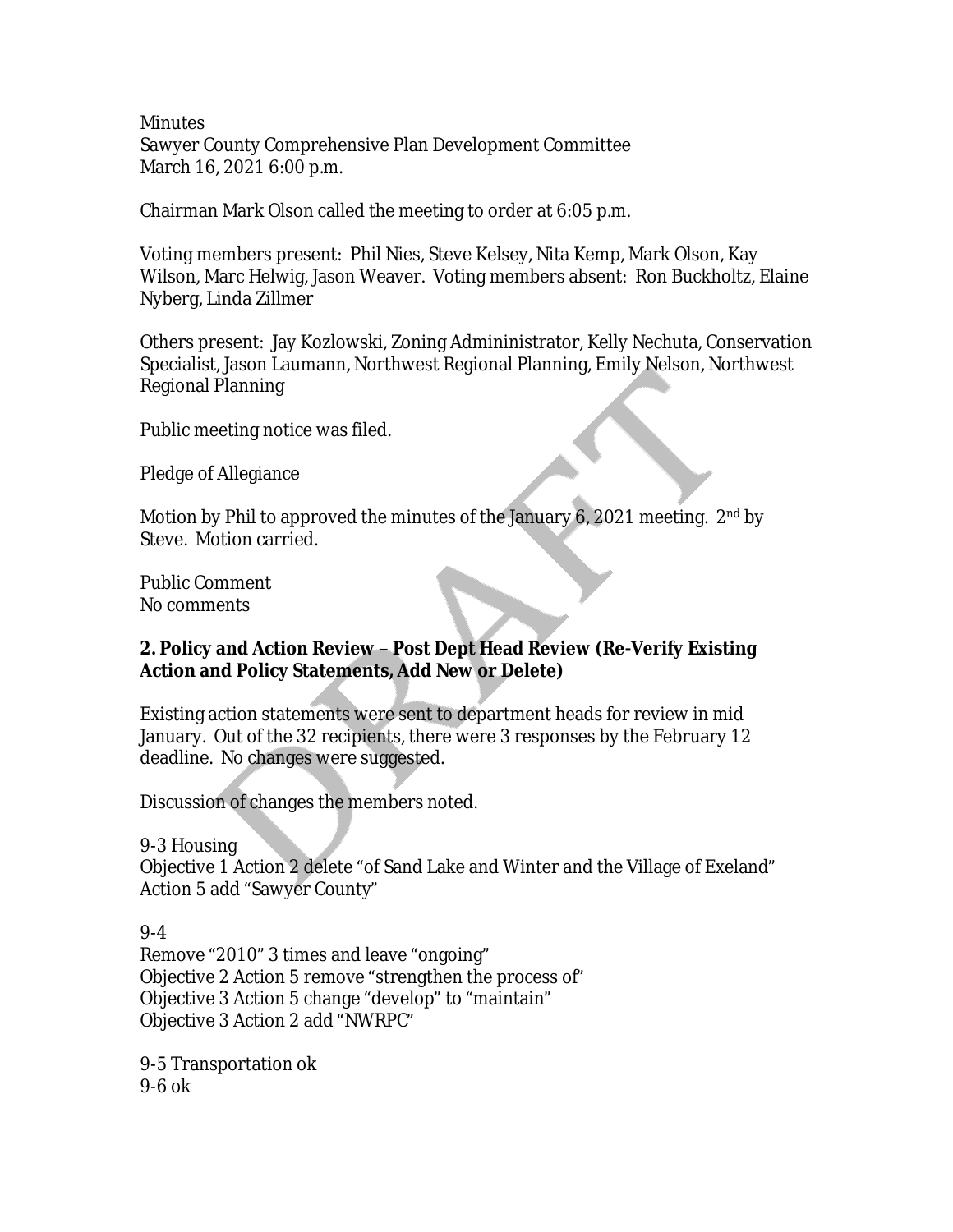#### 9-7

Action 7 remove "and septic tank contents" typo

Action 2/Remove Action 5

Add a new objective 5 on 9-9 with – Jason will revise verbiage: Support the upsizing of infrastructure to address flooding related concerns… Seek ways to implement the directives of the hazard mitigation plan.

Renumber – Action 6 to action 5, action 7 to Action 6 - Change date on Action 6

# 9-8

Action 8 Change "Promote" to "Maintain", and change dates to "ongoing" Action 9 – "ongoing" Action 9 now 8 – "ongoing"

Discussion about septic treatment facilities in the area, and at LCO, and partnering opportunities with towns and County.

Action 2 Objective 2 – "ongoing"

Objective 2 and Action 1 - change to "broadband" instead of "internet" Action 2 remove "local and national celluallar" and replace with "service providers"

### 9-9

Objective 5 – Jason will revise verbiage regarding culverts for Jay

## 9-10

Action 1 Objective 1 add between Protect - "and improve the quality & quantity of" surface and groundwater…

9-11 ok

9-12 ok (see below)

9-13 ok

9-14 ok

9-15 Economic Development Objective 1 Action 1: "Identify potential business opportunities"

### 9-16

Objective 3 Add Action 3 Explore additional forestry processing including potential mill site opportunities in the northern region. Sawyer Co, Chamber of Commerce, NWRPC, local units of government.

Objective 3 Encourage & promote businesses that follow sustainable/certified forest management practices.

Objective 4 remove "2008" and add "latest"

Action 1 replace SCDC to SC/LCO EDC (Sawyer County/Lac Courte Oreilles

Economic Development Committee" under parties in all places

Objective 4, Action 1 add "and responsible parties"